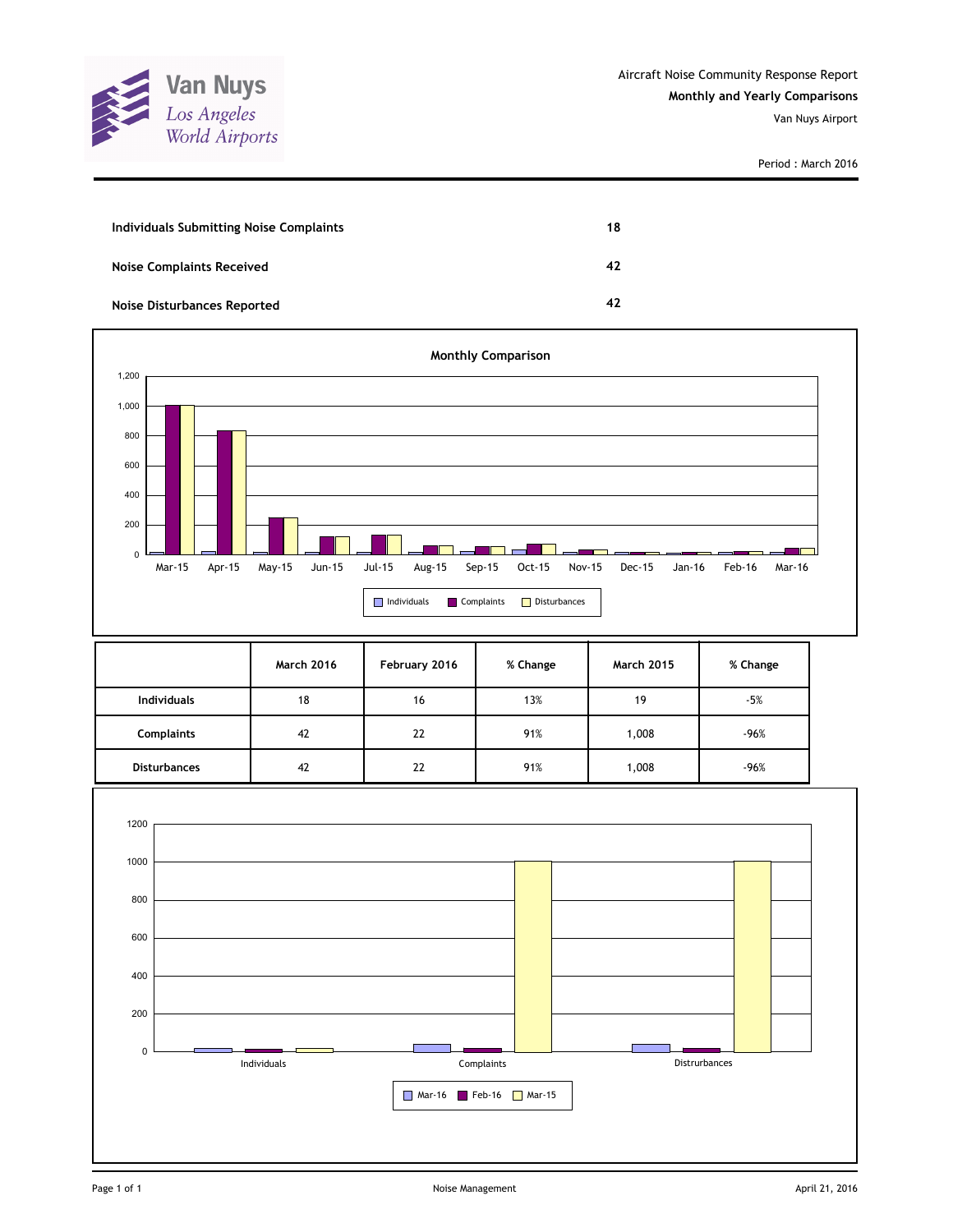

|                     | Day<br>(7:00 am - 7:00 pm) | Evening<br>$(7:00 \text{ pm} - 10:00 \text{ pm})$ | <b>Night</b><br>$(10:00 \text{ pm} - 7:00 \text{ am})$ |
|---------------------|----------------------------|---------------------------------------------------|--------------------------------------------------------|
| <b>Complaints</b>   | 37                         | ર                                                 |                                                        |
| <b>Disturbances</b> | 33                         | 0                                                 | Q                                                      |



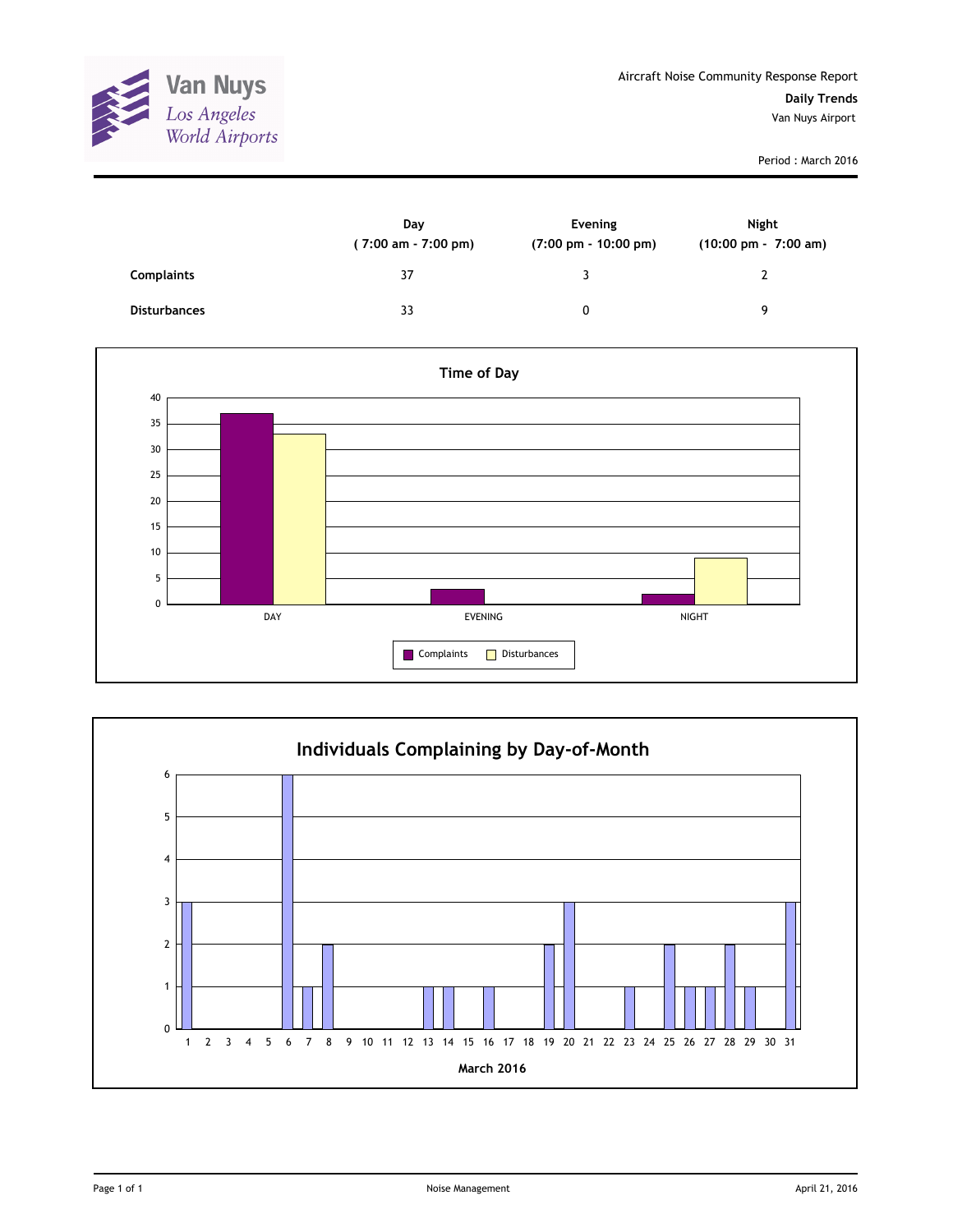

Aircraft Noise Community Response Report **Complaint Distribution by City and Complainant** Van Nuys Airport

## Period : March 2016

| City          | <b>Individuals</b> | <b>Complaints</b> | Percentage of Complaints**                        |           |
|---------------|--------------------|-------------------|---------------------------------------------------|-----------|
| Encino        |                    | $12$              | 29%                                               |           |
| Granada Hills |                    | $\mathbf{1}$      | 2%                                                |           |
| Long Beach    |                    | 1                 | $2\%$                                             |           |
| Los Angeles   | 3                  | 3                 | $7\%$                                             |           |
| Moorpark      |                    | 1                 | $2\%$                                             |           |
| North Hills   | 3                  | 4                 | $10\%$<br><b>Service Service</b>                  |           |
| Sherman Oaks  |                    | $\overline{2}$    | $5\%$                                             |           |
| Tarzana       |                    | 2                 | $5\%$                                             |           |
| Van Nuys      | 6                  | 9                 | $21\%$                                            |           |
| Anonymous     | <b>NA</b>          | $\overline{7}$    | 17%                                               |           |
| <b>TOTAL</b>  | 18                 | 42                | 50<br>0<br>20<br>30<br>40<br>80<br>10<br>60<br>70 | 100<br>90 |

| <b>Individuals</b>                      | <b>Complaints</b> | Percentage of Complaints**                        |           |
|-----------------------------------------|-------------------|---------------------------------------------------|-----------|
| *One Individual (Encino)                | 12                | 29%                                               |           |
| *One Individual (Anonymous)             | 7                 | 17%                                               |           |
| Individuals Reporting 2 To 5 Complaints | 11                | 26%                                               |           |
| Individuals Reporting One Complaint     | 12                | 29%                                               |           |
| <b>TOTAL</b><br>Individuals: 18         | 42                | 50<br>0<br>20<br>40<br>30<br>60<br>70<br>80<br>10 | 90<br>100 |

\* One individual reporting 6 or more complaints shown by city.

\*\* All percentages are rounded to the nearest whole number.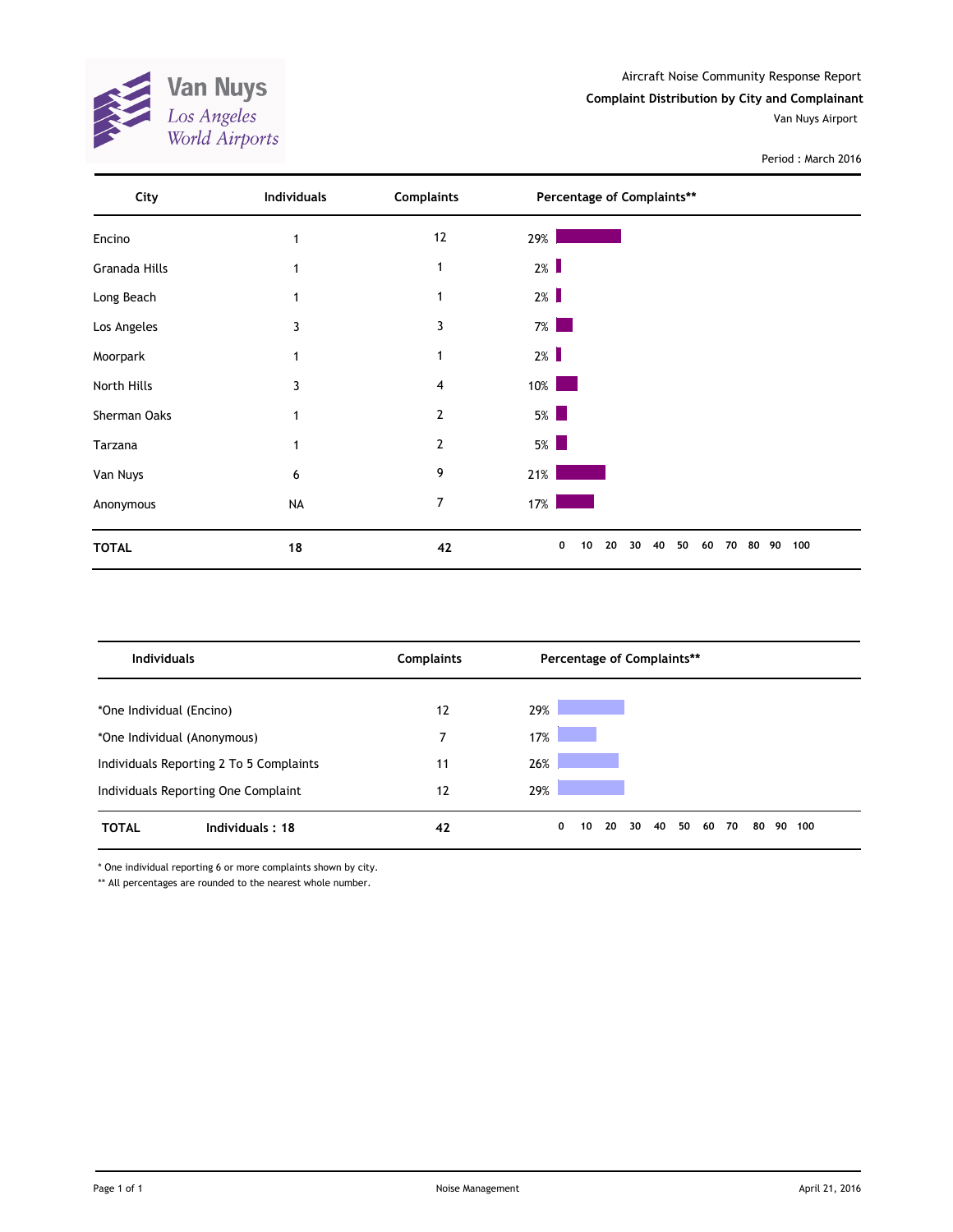

| Type of Disturbance*  | <b>Number of Complaints</b> |
|-----------------------|-----------------------------|
| Circling              | 2                           |
| Go-around             | 1                           |
| Helicopter operations | 6                           |
| Loud noise            | 18                          |
| Low flying            | 2                           |
| Other                 | $\overline{2}$              |
| Overflight            | 2                           |
| Too frequent          | 9                           |
| <b>TOTAL</b>          | 42                          |



Note: \* As reported by complainant.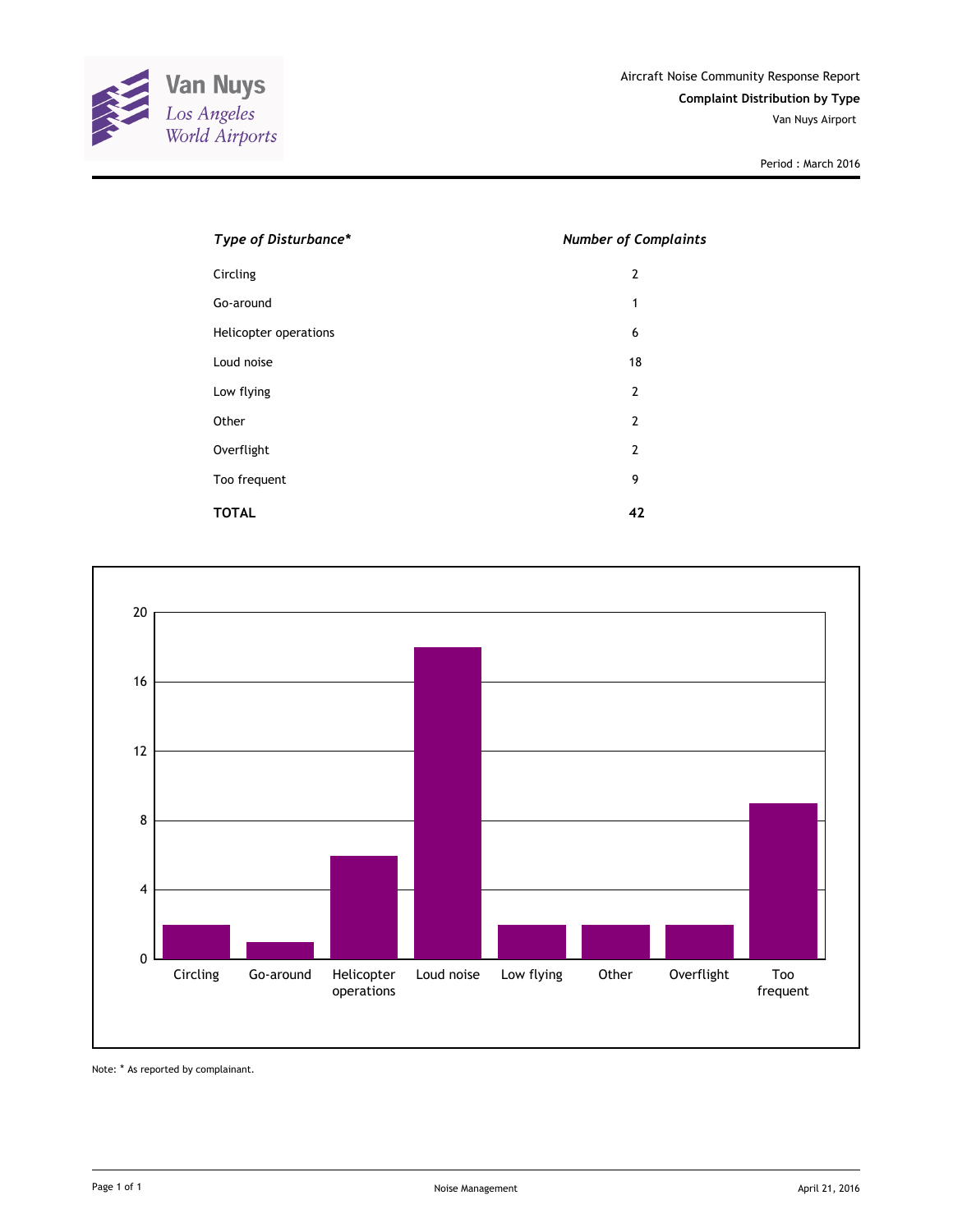

| Contact   |             | <b>Disturbance</b> |             |                      |               |                                                                                                                                                                                                                                                                                                                                                                                                                                                                                                                                                                                                                                                                                                                                                                                                                                                                                                                                                                                                                                                                                                                                                                                                             |
|-----------|-------------|--------------------|-------------|----------------------|---------------|-------------------------------------------------------------------------------------------------------------------------------------------------------------------------------------------------------------------------------------------------------------------------------------------------------------------------------------------------------------------------------------------------------------------------------------------------------------------------------------------------------------------------------------------------------------------------------------------------------------------------------------------------------------------------------------------------------------------------------------------------------------------------------------------------------------------------------------------------------------------------------------------------------------------------------------------------------------------------------------------------------------------------------------------------------------------------------------------------------------------------------------------------------------------------------------------------------------|
| Date      | <b>Time</b> | Date               | <b>Time</b> | City                 | Disturbance** | <b>Findings</b>                                                                                                                                                                                                                                                                                                                                                                                                                                                                                                                                                                                                                                                                                                                                                                                                                                                                                                                                                                                                                                                                                                                                                                                             |
| 3/01/2016 | $4:30$ pm   | 3/01/2016          | 8:42 am     | Encino               | Loud noise    | The jet airplane you reported on Tuesday, March 1, 2016 at 0842 was a Bombardier Global<br>5000 that departed from VNY under the control and direction of Federal Aviation<br>Administration (FAA) Air Traffic Controllers (ATC). The Global 5000 was directed to turn<br>and climb to 9000 feet Mean Sea Level (MSL) over your neighborhood. The aircraft was<br>approximately 3425 feet MSL as measured by VNY's Airport Noise and Operations<br>Monitoring System (ANOMS) over your approximate residence location. The departure was<br>consistent with normal VNY departure operations. Airports do not direct or control<br>aircraft. The FAA has ultimate authority over aircraft flight patterns and regulates<br>virtually all aviation activity with the major emphasis on safety. The FAA may be<br>contacted by writing to FAA Western-Pacific Region, P.O. Box 92007, Los Angeles, CA<br>90009 for further information.                                                                                                                                                                                                                                                                        |
| 3/06/2016 | $4:03$ pm   | 3/06/2016          | $3:52$ pm   | <b>Granada Hills</b> | Loud noise    | The jet aircraft you reported on Sunday, March 6, 2016 at 1552 was a United States<br>Military F/A18 Super Hornet that departed to the north from VNY under the control and<br>direction of Federal Aviation Administration (FAA) Air Traffic Controllers (ATC). This<br>departure was to the north and took-off from runway 34L. The departure from 34L was<br>consistent with normal VNY northerly departure procedures. Whenever northerly winds<br>occur, all aircraft arrivals and departures are directed to head north into the wind due<br>to aircraft safety requirements, and to maximize aircraft performance during takeoffs<br>and landings. During these conditions, the FAA Controllers conduct Northerly Operations<br>at VNY, which is the opposite direction from Southerly Operations that is normally<br>utilized. Military flights to and from VNY are not under the control of the airport. That<br>jurisdiction belongs to the United States Military Command and the FAA. The FAA has<br>ultimate authority over aircraft flight patterns and regulates virtually all aviation<br>activities. This includes altitudes and direction of flight with the major emphasis on<br>safety. |
| 3/06/2016 | $4:08$ pm   | 3/06/2016          | $3:50$ pm   | Van Nuys             | Loud noise    | The jet aircraft you reported on Sunday, March 6, 2016 at 1550 was a United States<br>Military F/A18 Super Hornet that departed to the north from VNY under the control and<br>direction of Federal Aviation Administration (FAA) Air Traffic Controllers (ATC). This                                                                                                                                                                                                                                                                                                                                                                                                                                                                                                                                                                                                                                                                                                                                                                                                                                                                                                                                       |

Note : Investigation currently limited to one report of disturbance per complaint, and a maximum of five complaints per individual per month.

\* Complaints exceeding monthly limit and/or anonymous complaints are not investigated and are not shown.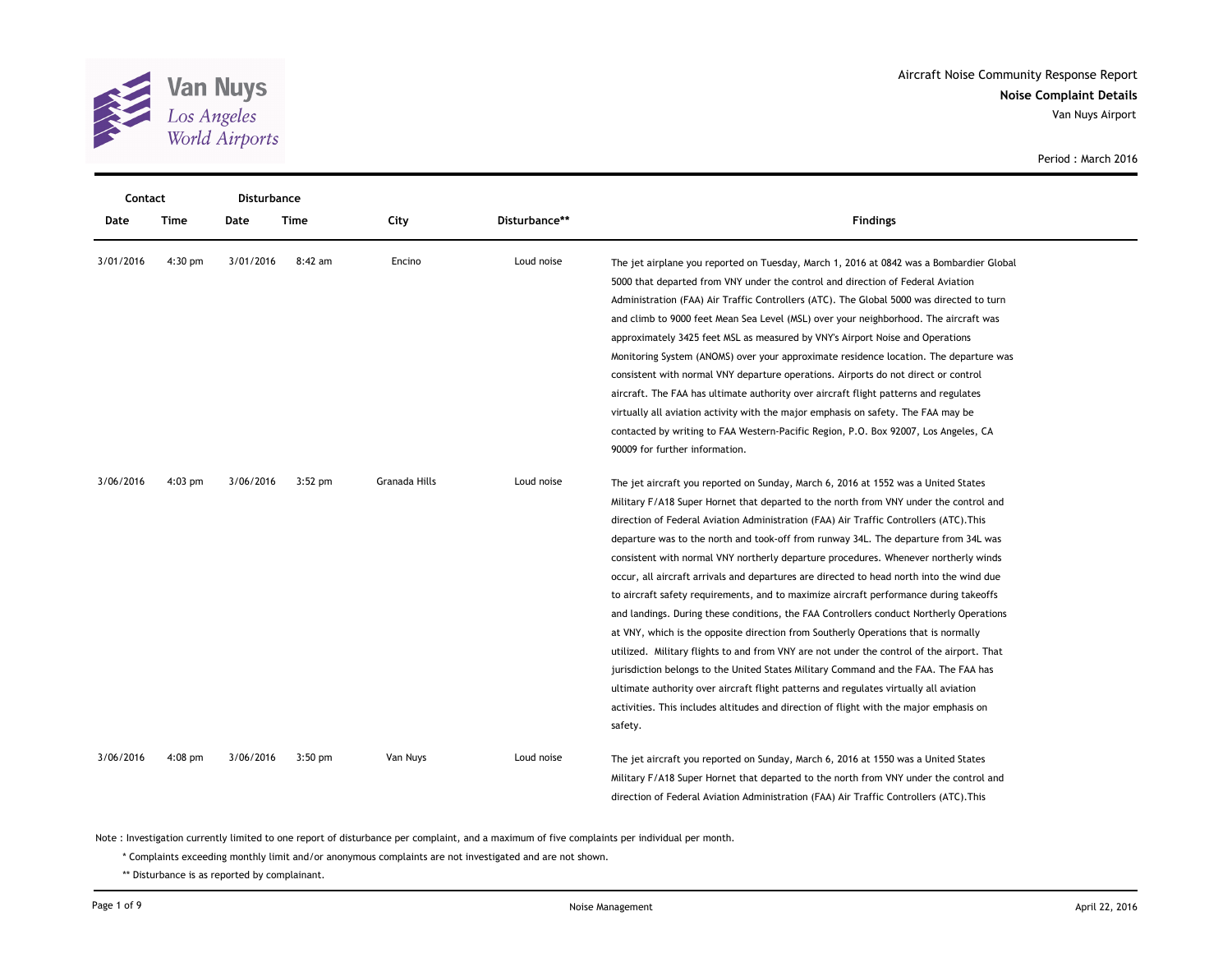| Contact   |           | Disturbance |           |             |             |                                                                                                                                                                                                                                                                                                                                                                                                                                                                                                                                                                                                                                                                                                                                                                                                                                                                                                                                    |
|-----------|-----------|-------------|-----------|-------------|-------------|------------------------------------------------------------------------------------------------------------------------------------------------------------------------------------------------------------------------------------------------------------------------------------------------------------------------------------------------------------------------------------------------------------------------------------------------------------------------------------------------------------------------------------------------------------------------------------------------------------------------------------------------------------------------------------------------------------------------------------------------------------------------------------------------------------------------------------------------------------------------------------------------------------------------------------|
| Date      | Time      | Date        | Time      | City        | Disturbance | <b>Findings</b>                                                                                                                                                                                                                                                                                                                                                                                                                                                                                                                                                                                                                                                                                                                                                                                                                                                                                                                    |
|           |           |             |           |             |             | departure was to the north and took-off from runway 34L. The departure from 34L was<br>consistent with normal VNY northerly departure procedures. Whenever northerly winds<br>occur, all aircraft arrivals and departures are directed to head north into the wind due<br>to aircraft safety requirements, and to maximize aircraft performance during takeoffs<br>and landings. During these conditions, the FAA Controllers conduct Northerly Operations<br>at VNY, which is the opposite direction from Southerly Operations that is normally<br>utilized. Military flights to and from VNY are not under the control of the airport. That<br>jurisdiction belongs to the United States Military Command and the FAA. The FAA has<br>ultimate authority over aircraft flight patterns and regulates virtually all aviation<br>activities. This includes altitudes and direction of flight with the major emphasis on<br>safety. |
| 3/06/2016 | $4:40$ pm | 3/06/2016   | $2:41$ pm | Encino      | Loud noise  | The jet airplane you reported on Tuesday, March 6, 2016 at 1441 was a Global Express<br>that arrived to VNY under the direction and control of the Federal Aviation<br>Administration (FAA) Air Traffic Controllers (ATC). This arrival flew south, turned over<br>your neighborhood at approximately 2410 feet MSL and landed on runway 34L. The arrival<br>to 34L was consistent with normal VNY northerly arrival operations. Whenever northerly<br>winds occur, all aircraft arrivals and departures are directed to head north into the wind<br>due to aircraft safety requirements, and to maximize aircraft performance during<br>takeoffs and landings. During these conditions, the FAA Controllers conduct Northerly<br>Operations at VNY, which is the opposite direction from Southerly Operations that is<br>normally utilized.                                                                                       |
| 3/06/2016 | 4:41 pm   | 3/06/2016   | $2:51$ pm | Encino      | Loud noise  | The jet airplane you reported on Tuesday, March 6, 2016 at 1451 was a Falcon 50 that<br>arrived to VNY under the direction and control of the Federal Aviation Administration<br>(FAA) Air Traffic Controllers (ATC). This arrival flew south, turned over your neighborhood<br>at approximately 2370 feet MSL and landed on runway 34L. The arrival to 34L was<br>consistent with normal VNY northerly arrival operations.                                                                                                                                                                                                                                                                                                                                                                                                                                                                                                        |
| 3/06/2016 | $5:09$ pm | 3/06/2016   | $3:51$ pm | North Hills | Loud noise  | The jet aircraft you reported on Sunday, March 6, 2016 at 1551 was a United States<br>Military F/A18 Super Hornet that departed to the north from VNY under the control and<br>direction of Federal Aviation Administration (FAA) Air Traffic Controllers (ATC). This<br>departure was to the north and took-off from runway 34L. The departure from 34L was<br>consistent with normal VNY northerly departure procedures. Whenever northerly winds<br>occur, all aircraft arrivals and departures are directed to head north into the wind due<br>to aircraft safety requirements, and to maximize aircraft performance during takeoffs                                                                                                                                                                                                                                                                                           |

\* Complaints exceeding monthly limit and/or anonymous complaints are not investigated and are not shown.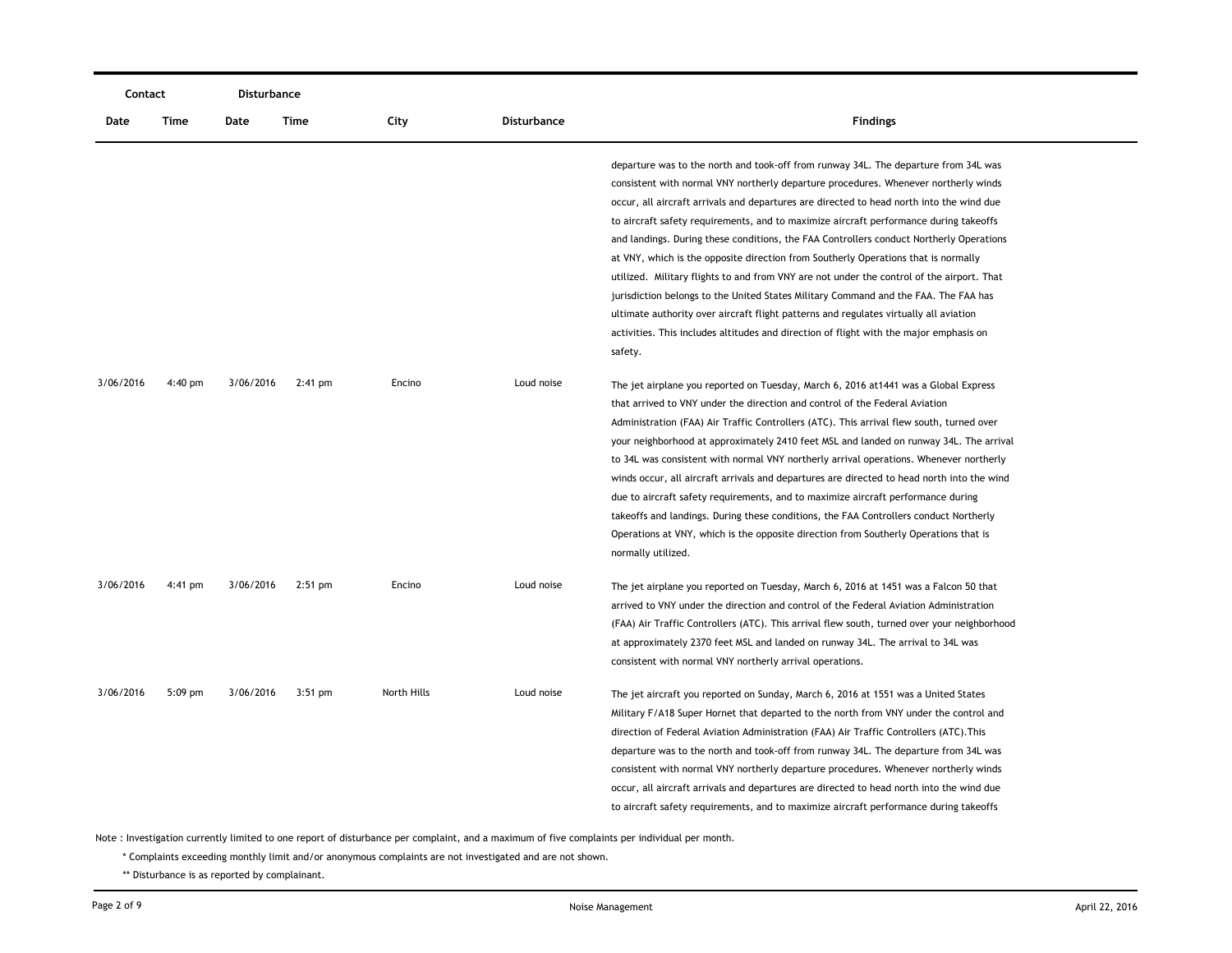| Contact   |          | Disturbance |           |             |              |                                                                                                                                                                                                                                                                                                                                                                                                                                                                                                                                                                                                                                                                                                                                                                                                                                                                                                                                                                                                                                                                                                                                                                                                                                                                                                                                                                                                                                                                                                                                                                                                                                                                                      |
|-----------|----------|-------------|-----------|-------------|--------------|--------------------------------------------------------------------------------------------------------------------------------------------------------------------------------------------------------------------------------------------------------------------------------------------------------------------------------------------------------------------------------------------------------------------------------------------------------------------------------------------------------------------------------------------------------------------------------------------------------------------------------------------------------------------------------------------------------------------------------------------------------------------------------------------------------------------------------------------------------------------------------------------------------------------------------------------------------------------------------------------------------------------------------------------------------------------------------------------------------------------------------------------------------------------------------------------------------------------------------------------------------------------------------------------------------------------------------------------------------------------------------------------------------------------------------------------------------------------------------------------------------------------------------------------------------------------------------------------------------------------------------------------------------------------------------------|
| Date      | Time     | Date        | Time      | City        | Disturbance  | <b>Findings</b>                                                                                                                                                                                                                                                                                                                                                                                                                                                                                                                                                                                                                                                                                                                                                                                                                                                                                                                                                                                                                                                                                                                                                                                                                                                                                                                                                                                                                                                                                                                                                                                                                                                                      |
|           |          |             |           |             |              | and landings. During these conditions, the FAA Controllers conduct Northerly Operations<br>at VNY, which is the opposite direction from Southerly Operations that is normally<br>utilized. Military flights to and from VNY are not under the control of the airport. That<br>jurisdiction belongs to the United States Military Command and the FAA. The FAA has<br>ultimate authority over aircraft flight patterns and regulates virtually all aviation<br>activities. This includes altitudes and direction of flight with the major emphasis on<br>safety.                                                                                                                                                                                                                                                                                                                                                                                                                                                                                                                                                                                                                                                                                                                                                                                                                                                                                                                                                                                                                                                                                                                      |
| 3/07/2016 | 7:48 am  | 3/06/2016   | $6:29$ pm | Encino      | Loud noise   | The jet airplane you reported on Tuesday, March 6, 2016 at 1829 was a Falcon 2000 that<br>arrived to VNY under the direction and control of the Federal Aviation Administration<br>(FAA) Air Traffic Controllers (ATC). This arrival flew south, turned over your neighborhood<br>at approximately 2370 feet MSL and landed on runway 34L. The arrival to 34L was<br>consistent with normal VNY northerly arrival operations.                                                                                                                                                                                                                                                                                                                                                                                                                                                                                                                                                                                                                                                                                                                                                                                                                                                                                                                                                                                                                                                                                                                                                                                                                                                        |
| 3/08/2016 | 10:46 am | 3/08/2016   | 10:46 am  | North Hills | Too frequent | The repetitive jet operations that you reported on Tuesday, March 8, 2016 could not be<br>identified on the Van Nuys Airport's (VNY) Airport Noise and Operations Monitoring<br>System (ANOMS). Repetitive operations of jet aircraft at VNY is not allowed and is<br>enforceable by City Ordinance. You can access the Airport Curfew Ordinances on line at<br>http://www.lawa.org/uploadedfiles/VNY/pdf/Van%20Nuys%20-<br>%20Complete%20Curfew%20Ordinance%20(revised).pdf<br>Additionally, VNY has an Airfield Superintendent on duty to immediately investigate and<br>enforce any repetitive jet operations complaints. Please call the Duty Superintendent at<br>(818) 442-6500 during regular business hours for immediate attention.<br>Lastly, your residence is located under the standard arrival route for runway 16R during<br>Southerly Operations and departure route for runway 34L during Northerly Operations<br>and is subject to numerous arrivals and departures. Flight patterns and altitudes for<br>aircraft are standardized and determined by FAA procedures and electronic navigational<br>aid equipment. These air routes are established to ensure flights, from various directions,<br>receive adequate separation while approaching and departing Los Angeles area airports.<br>The airport was in Northerly flow on this day. Whenever northerly winds occur, all<br>aircraft arrivals and departures are directed to head north into the wind due to aircraft<br>safety requirements, and to maximize aircraft performance during takeoffs and landings.<br>During these conditions, the FAA Controllers conduct Northerly Operations at VNY, which |
|           |          |             |           |             |              | is the opposite direction from Southerly Operations that is normally utilized.                                                                                                                                                                                                                                                                                                                                                                                                                                                                                                                                                                                                                                                                                                                                                                                                                                                                                                                                                                                                                                                                                                                                                                                                                                                                                                                                                                                                                                                                                                                                                                                                       |

\* Complaints exceeding monthly limit and/or anonymous complaints are not investigated and are not shown.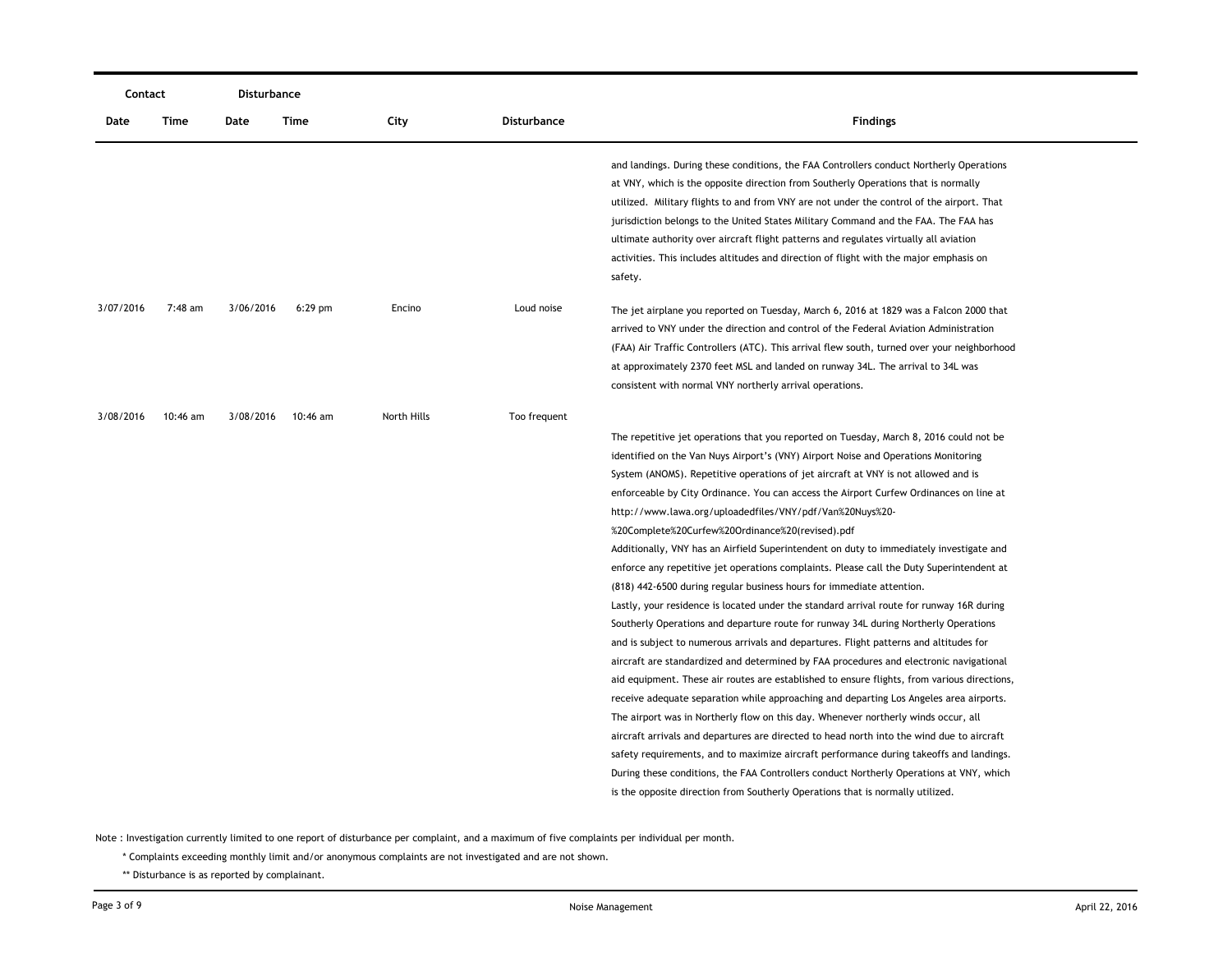| Contact   |            | Disturbance |           |              |                                                                                     |                                                                                                 |  |
|-----------|------------|-------------|-----------|--------------|-------------------------------------------------------------------------------------|-------------------------------------------------------------------------------------------------|--|
| Date      | Time       | Date        | Time      | City         | <b>Disturbance</b>                                                                  | <b>Findings</b>                                                                                 |  |
| 3/08/2016 | $2:00$ pm  | 3/08/2016   | $9:31$ am | Encino       | Too frequent                                                                        | The jet aircraft activity you reported on Tuesday, March 8, 2016 were arrivals to Bob           |  |
|           |            |             |           |              | Hope Airport's (BUR) runway 33 and VNY's runway 34L as the wind was coming from the |                                                                                                 |  |
|           |            |             |           |              |                                                                                     | North. The FAA ATC directs aircraft to land utilizing the aforementioned runways during         |  |
|           |            |             |           |              |                                                                                     | Northerly operations. Please contact the Bob Hope Airport Hotline at (800) 441-0409 for         |  |
|           |            |             |           |              |                                                                                     | further information regarding arrivals to BUR runway 33. The FAA ATC controls virtually all     |  |
|           |            |             |           |              |                                                                                     | aircraft that depart from, transition and arrive to the many Los Angeles area airports. *       |  |
| 3/16/2016 | $10:07$ am | 3/15/2016   | 10:35 pm  | Encino       | Loud noise                                                                          | The aircraft that you reported on Tuesday, March 15, 2016 at 2235 was Stage 3 Citation          |  |
|           |            |             |           |              |                                                                                     | C560 that was conducting a Medevac Operation (Lifeguard-Life Saving Operation). This            |  |
|           |            |             |           |              |                                                                                     | departure was under the direction and control of Federal Aviation Administration (FAA)          |  |
|           |            |             |           |              |                                                                                     | SoCal Air Traffic Controllers (ATC) and was consistent with normal VNY departure                |  |
|           |            |             |           |              |                                                                                     | operations. Please note that VNY has a "partial" curfew which does not prohibit any             |  |
|           |            |             |           |              |                                                                                     | aircraft from landing nor does it prohibit newer Stage 3 or Stage 4 aircraft from               |  |
|           |            |             |           |              |                                                                                     | departing VNY. Additionally, helicopters, medical life-flights (lifeguard operations),          |  |
|           |            |             |           |              |                                                                                     | military or other government owned/operated aircraft involved in law enforcement,               |  |
|           |            |             |           |              |                                                                                     | emergency response, fire or rescue operations are exempt from the curfew. The                   |  |
|           |            |             |           |              |                                                                                     | Ordinance can be viewed on line at: www.lawa.org/welcome_VNY.aspx?id=1034.                      |  |
| 3/19/2016 | $1:28$ pm  | 3/19/2016   | $1:27$ pm | Van Nuys     | Helicopter operations                                                               | The helicopter you reported on Saturday, March 19, 2016 at 1327 was an Airbus                   |  |
|           |            |             |           |              |                                                                                     | AS-332C1E Super Puma that arrived to VNY under the direction of the Federal Aviation            |  |
|           |            |             |           |              |                                                                                     | Administration (FAA) Air Traffic Controllers (ATC). ATC directed the helicopter to divert       |  |
|           |            |             |           |              |                                                                                     | and hold (hover) over your neighborhood to allow for a Los Angeles Police Department            |  |
|           |            |             |           |              |                                                                                     | (LAPD) Air Support Division (ASD) helicopter operation maneuvering northwest over the           |  |
|           |            |             |           |              |                                                                                     | airport to support LAPD ground units. Please note that airports do not control aircraft in      |  |
|           |            |             |           |              |                                                                                     | flight. The FAA has ultimate authority over aircraft flight patterns and regulates virtually    |  |
|           |            |             |           |              |                                                                                     | all aviation activity. This includes takeoffs, landings, altitudes and direction of flight with |  |
|           |            |             |           |              |                                                                                     | the major emphasis on safety. The FAA has recently launched the new automated                   |  |
|           |            |             |           |              |                                                                                     | Helicopter Noise Complaint System. You can log on to the system at:                             |  |
|           |            |             |           |              |                                                                                     | https://heli-noise-la.com/webtrak. You may also contact the FAA at (818) 904-6291 (for          |  |
|           |            |             |           |              |                                                                                     | safety issues) or in writing to FAA Western-Pacific Region, P.O. Box 92007, Los Angeles,        |  |
|           |            |             |           |              |                                                                                     | CA 90009 for further information.                                                               |  |
| 3/20/2016 | $5:00$ pm  | 3/20/2016   | $5:00$ pm | Sherman Oaks | Too frequent                                                                        | Many aircraft fly over or near your residence that transition to and from the many              |  |
|           |            |             |           |              |                                                                                     | airports in the Los Angeles basin. There are many aircraft operations, both fixed-wing          |  |
|           |            |             |           |              |                                                                                     | and helicopters, that are operated by various law enforcement agencies, fire                    |  |
|           |            |             |           |              |                                                                                     | departments, Medevac, media, corporate entities and private citizens. Aircraft fly under        |  |

\* Complaints exceeding monthly limit and/or anonymous complaints are not investigated and are not shown.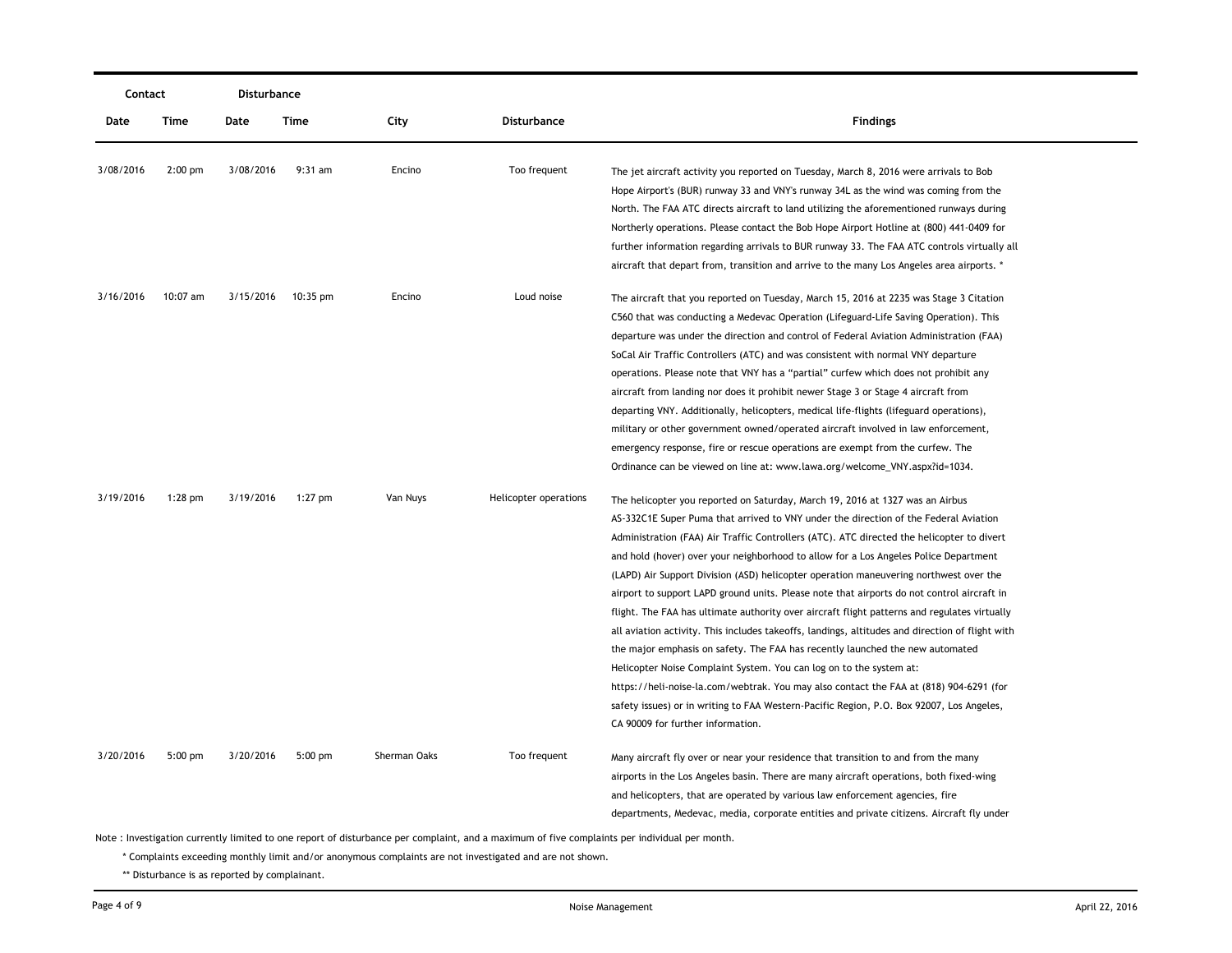| Contact   |           | Disturbance |           |             |                    |                                                                                                                                                                                                                                                                                                                                                                                                                                                                                                                                                                                                                                                                                                                                                                                                                                                                                                                                                                                                                                                                                                                                                                                                                                                                                                                                                                                                                                                                                                                                                                                                                                                                                                                                                                                                                                                                                                                                                                                                                                                                                                                                                                                                                                                                                                                                                                      |
|-----------|-----------|-------------|-----------|-------------|--------------------|----------------------------------------------------------------------------------------------------------------------------------------------------------------------------------------------------------------------------------------------------------------------------------------------------------------------------------------------------------------------------------------------------------------------------------------------------------------------------------------------------------------------------------------------------------------------------------------------------------------------------------------------------------------------------------------------------------------------------------------------------------------------------------------------------------------------------------------------------------------------------------------------------------------------------------------------------------------------------------------------------------------------------------------------------------------------------------------------------------------------------------------------------------------------------------------------------------------------------------------------------------------------------------------------------------------------------------------------------------------------------------------------------------------------------------------------------------------------------------------------------------------------------------------------------------------------------------------------------------------------------------------------------------------------------------------------------------------------------------------------------------------------------------------------------------------------------------------------------------------------------------------------------------------------------------------------------------------------------------------------------------------------------------------------------------------------------------------------------------------------------------------------------------------------------------------------------------------------------------------------------------------------------------------------------------------------------------------------------------------------|
| Date      | Time      | Date        | Time      | City        | <b>Disturbance</b> | <b>Findings</b>                                                                                                                                                                                                                                                                                                                                                                                                                                                                                                                                                                                                                                                                                                                                                                                                                                                                                                                                                                                                                                                                                                                                                                                                                                                                                                                                                                                                                                                                                                                                                                                                                                                                                                                                                                                                                                                                                                                                                                                                                                                                                                                                                                                                                                                                                                                                                      |
| 3/20/2016 | $7:50$ pm | 3/20/2016   | $6:05$ pm | Los Angeles | Low flying         | the control and direction of the Federal Aviation Administration (FAA) Air Traffic<br>Controllers (ATC). Some aircraft fly under Visual Flight Rules (VFR) and must adhere to FAA<br>rules and regulations that govern such activities. Please be aware that airports do not<br>control aircraft in flight. The Federal Aviation Administration (FAA) has ultimate authority<br>over aircraft flight patterns and regulates virtually all aviation activity including<br>takeoffs, landings, altitudes and direction of flight. Van Nuys Airport (VNY), a city of Los<br>Angeles airport maintains the airport's infrastructure including runways, taxiways, etc.<br>to insure safety on the airfield. However, it is the FAA and the pilots in charge of their<br>aircraft that are responsible for their respective flights. To contact the FAA please call<br>(818) 904-6291 (Safety issues) or (310) 725-6500 (Flight Patterns). The Noise Office at<br>VNY will log your complaint, investigate the reason for the disturbance and report our<br>findings. Deviations from VNY Noise Policies will generate a notification to the aircraft's<br>owner/operator and/or chief pilot. Violation the VNY's Curfew Ordinance will generate a<br>written notification to the City of Los Angeles City Attorney's Office for enforcement.<br>The Ordinance can be viewed on line at www.lawa.org/welcome_VNY.aspx?id=1034.<br>Please read the entire Ordinance for<br>Aircraft and events that are enforceable by regulations.<br>The helicopter you reported on Sunday, March 20, 2016 at 1805 arrived to VNY under the<br>control and direction of Federal Aviation Administration (FAA) Air Traffic Controllers (ATC)<br>This arrival was consistent with VNY helicopter arrival procedures. The aforementioned<br>helicopter flew over or near your residence at approximately 1800 Mean Sea Level (MSL)<br>as measured by the Airport Noise and Operations Monitoring System (ANOMS). Your<br>residential neighborhood is measured at approximately 740 to 800 feet MSL. There were<br>several other helicopters flying over your residence at the approximate stated time<br>including an overflight that was not associated with Van Nuys Airport (VNY) at 1440 feet<br>MSL and a Medevac (Lifeguard Life-Saving) helicopter operation from Children's Hospital |
|           |           |             |           |             |                    | Los Angeles (CHLA) that flew over your residence at 1640 feet MSL. Helicopters, in<br>general do not have altitude nor route restrictions outside an airport's area. Please note                                                                                                                                                                                                                                                                                                                                                                                                                                                                                                                                                                                                                                                                                                                                                                                                                                                                                                                                                                                                                                                                                                                                                                                                                                                                                                                                                                                                                                                                                                                                                                                                                                                                                                                                                                                                                                                                                                                                                                                                                                                                                                                                                                                     |
|           |           |             |           |             |                    | that airports do not control nor have jurisdiction on aircraft in flight. The Federal<br>Aviation Administration (FAA) has ultimate authority over aircraft flight patterns and                                                                                                                                                                                                                                                                                                                                                                                                                                                                                                                                                                                                                                                                                                                                                                                                                                                                                                                                                                                                                                                                                                                                                                                                                                                                                                                                                                                                                                                                                                                                                                                                                                                                                                                                                                                                                                                                                                                                                                                                                                                                                                                                                                                      |
|           |           |             |           |             |                    | regulates virtually all aviation activity. This includes takeoffs, landings, altitudes and                                                                                                                                                                                                                                                                                                                                                                                                                                                                                                                                                                                                                                                                                                                                                                                                                                                                                                                                                                                                                                                                                                                                                                                                                                                                                                                                                                                                                                                                                                                                                                                                                                                                                                                                                                                                                                                                                                                                                                                                                                                                                                                                                                                                                                                                           |
|           |           |             |           |             |                    | direction of flight with the major emphasis on safety. For future concerns regarding                                                                                                                                                                                                                                                                                                                                                                                                                                                                                                                                                                                                                                                                                                                                                                                                                                                                                                                                                                                                                                                                                                                                                                                                                                                                                                                                                                                                                                                                                                                                                                                                                                                                                                                                                                                                                                                                                                                                                                                                                                                                                                                                                                                                                                                                                 |
|           |           |             |           |             |                    | helicopter operations, please also refer to the "Los Angeles Helicopter Noise Initiative's                                                                                                                                                                                                                                                                                                                                                                                                                                                                                                                                                                                                                                                                                                                                                                                                                                                                                                                                                                                                                                                                                                                                                                                                                                                                                                                                                                                                                                                                                                                                                                                                                                                                                                                                                                                                                                                                                                                                                                                                                                                                                                                                                                                                                                                                           |
|           |           |             |           |             |                    | Automated Complaint System" website launched by the FAA. The intent of the system is to                                                                                                                                                                                                                                                                                                                                                                                                                                                                                                                                                                                                                                                                                                                                                                                                                                                                                                                                                                                                                                                                                                                                                                                                                                                                                                                                                                                                                                                                                                                                                                                                                                                                                                                                                                                                                                                                                                                                                                                                                                                                                                                                                                                                                                                                              |
|           |           |             |           |             |                    | obtain and analyze a year's worth data to help identify patterns and trends in helicopter                                                                                                                                                                                                                                                                                                                                                                                                                                                                                                                                                                                                                                                                                                                                                                                                                                                                                                                                                                                                                                                                                                                                                                                                                                                                                                                                                                                                                                                                                                                                                                                                                                                                                                                                                                                                                                                                                                                                                                                                                                                                                                                                                                                                                                                                            |
|           |           |             |           |             |                    |                                                                                                                                                                                                                                                                                                                                                                                                                                                                                                                                                                                                                                                                                                                                                                                                                                                                                                                                                                                                                                                                                                                                                                                                                                                                                                                                                                                                                                                                                                                                                                                                                                                                                                                                                                                                                                                                                                                                                                                                                                                                                                                                                                                                                                                                                                                                                                      |

\* Complaints exceeding monthly limit and/or anonymous complaints are not investigated and are not shown.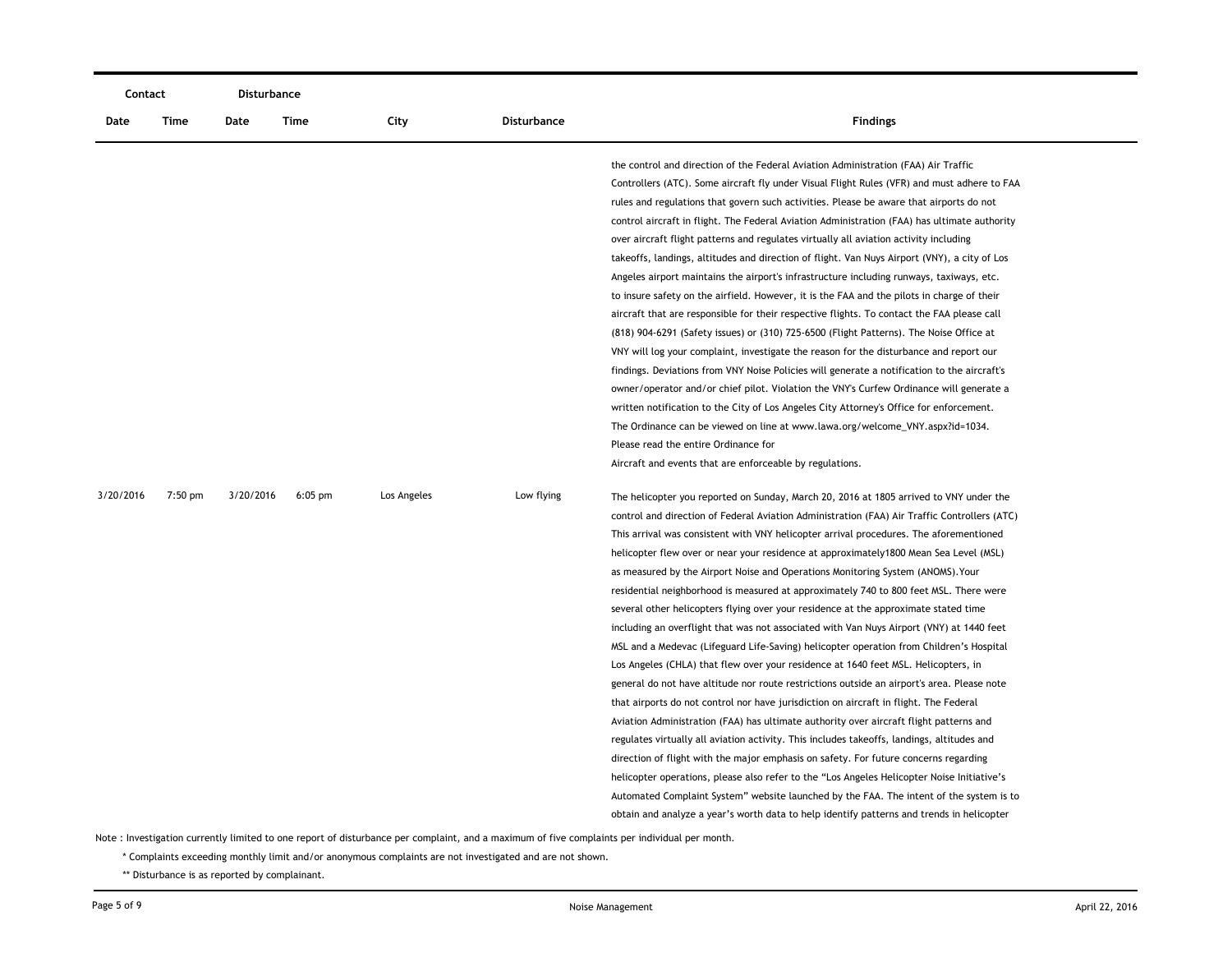| Contact   |                   | <b>Disturbance</b> |                   |          |                       |                                                                                                                                                                                                                                                                                                                                                                                                                                                                                                                                                                                                                                                                                                                                                                                                                                                                                                                                                                                                                                                                                                          |
|-----------|-------------------|--------------------|-------------------|----------|-----------------------|----------------------------------------------------------------------------------------------------------------------------------------------------------------------------------------------------------------------------------------------------------------------------------------------------------------------------------------------------------------------------------------------------------------------------------------------------------------------------------------------------------------------------------------------------------------------------------------------------------------------------------------------------------------------------------------------------------------------------------------------------------------------------------------------------------------------------------------------------------------------------------------------------------------------------------------------------------------------------------------------------------------------------------------------------------------------------------------------------------|
| Date      | Time              | Date               | Time              | City     | <b>Disturbance</b>    | <b>Findings</b>                                                                                                                                                                                                                                                                                                                                                                                                                                                                                                                                                                                                                                                                                                                                                                                                                                                                                                                                                                                                                                                                                          |
|           |                   |                    |                   |          |                       | operations, improve the understanding of community reaction to helicopter noise, and<br>inform future efforts to develop and implement noise abatement measures. For more<br>information and to submit a complaint to the ACS, please go to<br>http://heli-noise-la.com/webtrak/ Please contact the FAA by writing to FAA                                                                                                                                                                                                                                                                                                                                                                                                                                                                                                                                                                                                                                                                                                                                                                                |
| 3/25/2016 | $3:11 \text{ pm}$ | 3/25/2016          | $3:10 \text{ pm}$ | Van Nuys | Helicopter operations | Western-Pacific Region, P.O. Box 92007, Los Angeles, CA 90009.for further information.<br>The helicopter you reported on Friday, March 25, 2016 at 1510 was on arrival to Van<br>Nuys Airport (VNY) via the Stagg Route under the control and direction of Federal<br>Aviation Administration (FAA) Air Traffic Controllers (ATC). The aforementioned helicopter<br>was directed by ATC to remain in position over your neighborhood and yield to a<br>departing helicopter utilizing the Stagg Route that was conducting an official law<br>enforcement operation. Moments later, a helicopter conducting a medevac Operation<br>(Lifesaving Operation) flew over your immediate location on its way to land at Bob Hope<br>Airport (BUR). Please note that airports do not control nor have jurisdiction on aircraft in<br>flight. The FAA has ultimate authority over aircraft flight patterns and regulates virtually<br>all aviation activity. This includes takeoffs, landings, altitudes and direction of flight with<br>the major emphasis on safety. The FAA may be contacted by writing to FAA |
| 3/28/2016 | $10:03$ am        | 3/28/2016          | $3:13$ am         | Tarzana  | Loud noise            | Western-Pacific Region, P.O. Box 92007, Los Angeles, CA 90009 for further information.<br>Lastly, the FAA launched the "Los Angeles Helicopter Noise Initiative's Automated<br>Complaint System" in early 2015 with the intent to of obtaining and analyzing a year's<br>worth data to help identify patterns and trends in helicopter operations. improve the<br>understanding of community reaction to helicopter noise, and inform future efforts to<br>develop and implement noise abatement measures. For more information and to submit a<br>complaint to the ACS, please go to https://heli noise la.com/webtrak.                                                                                                                                                                                                                                                                                                                                                                                                                                                                                 |
|           |                   |                    |                   |          |                       | The helicopter you reported on Monday, March 28, 2016 at 0313 was an overflight not<br>associated with VNY operations. Please note that the FAA launched the "Los Angeles"<br>Helicopter Noise Initiative's Automated Complaint System" in early 2015 with the intent<br>to of obtaining and analyzing a year's worth data to help identify patterns and trends in<br>helicopter operations, improve the understanding of community reaction to helicopter<br>noise, and inform future efforts to develop and implement noise abatement measures. For<br>more information and to submit a complaint to the ACS, please go to https://heli noise<br>la.com/webtrak.                                                                                                                                                                                                                                                                                                                                                                                                                                       |

\* Complaints exceeding monthly limit and/or anonymous complaints are not investigated and are not shown.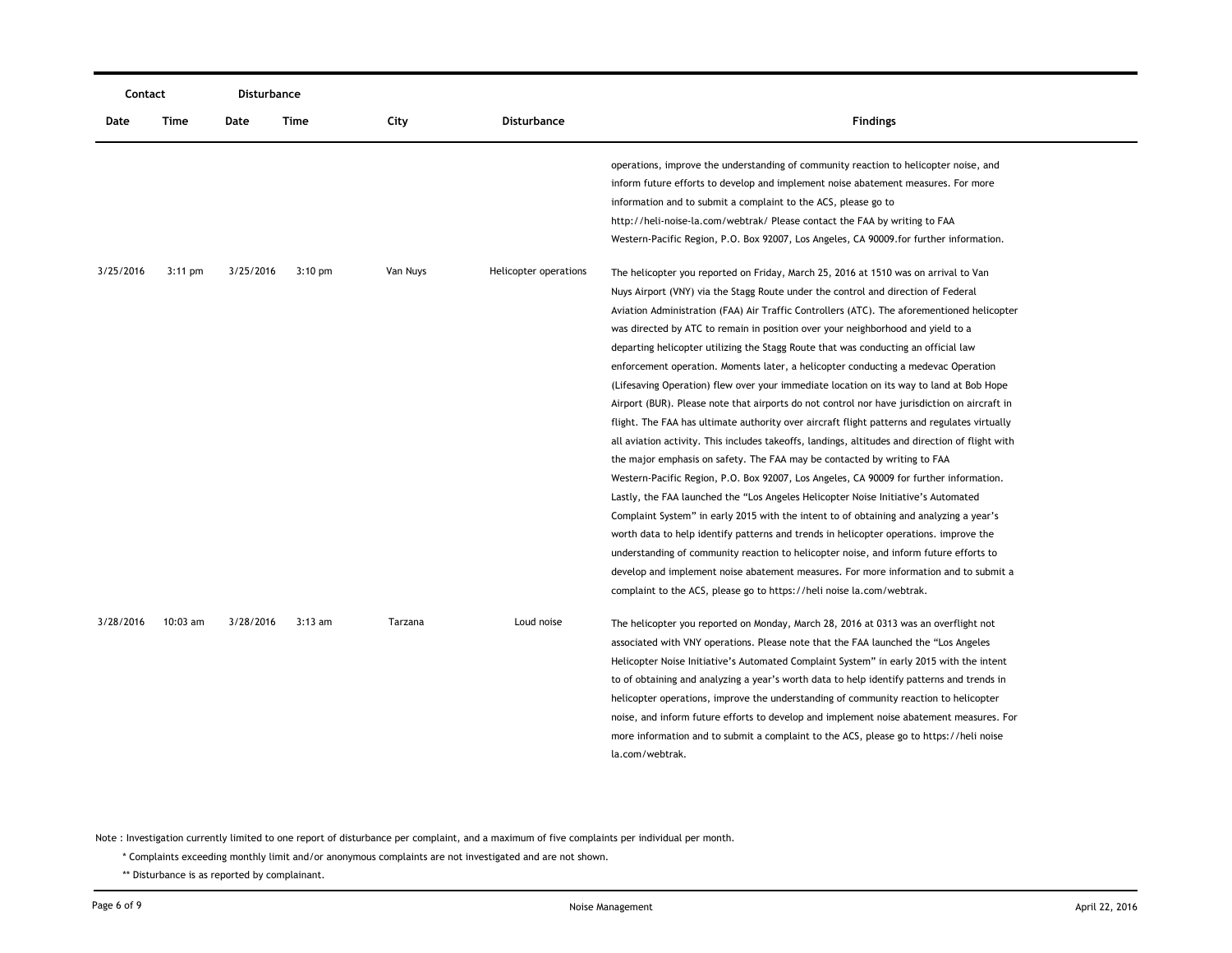| Contact   |            | Disturbance |                    |             |                    |                                                                                                 |
|-----------|------------|-------------|--------------------|-------------|--------------------|-------------------------------------------------------------------------------------------------|
| Date      | Time       | Date        | Time               | City        | <b>Disturbance</b> | <b>Findings</b>                                                                                 |
| 3/28/2016 | $10:10$ am | 3/28/2016   | $6:43$ am          | Tarzana     | Low flying         | The Los Angeles Police Department Air Support Division (LAPD ASD) which was conducting          |
|           |            |             |                    |             |                    | official LAPD business operated the helicopter you reported on Monday, March 28, 2015           |
|           |            |             |                    |             |                    | at 0643. The aforementioned helicopter flew over your neighborhood at approximately             |
|           |            |             |                    |             |                    | 500 feet Above Ground Level (AGL) as measured by the Van Nuys Airport's (VNY) Airport           |
|           |            |             |                    |             |                    | Noise and Operations Monitoring System (ANOMS). The LAPD ASD routinely patrols and              |
|           |            |             |                    |             |                    | supports police ground units within the many neighborhoods located within the City of           |
|           |            |             |                    |             |                    | Los Angeles. This helicopter overflight was not associated with VNY operations.                 |
|           |            |             |                    |             |                    | Helicopters, in general do not have altitude nor route restrictions outside an airport's        |
|           |            |             |                    |             |                    | area. Please note that airports do not control nor have jurisdiction on aircraft in flight.     |
|           |            |             |                    |             |                    | The Federal Aviation Administration (FAA) has ultimate authority over aircraft activities.      |
| 3/28/2016 | $4:46$ pm  | 3/28/2016   | $1:56$ pm          | Long Beach  | Overflight         | The jet airplane you reported on Monday, March 28, 2016 at 1356 was a Bombardier                |
|           |            |             |                    |             |                    | Challenger 300 that arrived to VNY under the direction and control of the Federal               |
|           |            |             |                    |             |                    | Aviation Administration (FAA) Air Traffic Controllers (ATC). The flight originated at John      |
|           |            |             |                    |             |                    | Wayne Airport (SNA) and overflew your residence at approximately 6100 feet Mean Sea             |
|           |            |             |                    |             |                    | Level (MSL). Many aircraft fly over or near your residence that transition to and from the      |
|           |            |             |                    |             |                    | many airports in the Los Angeles basin. There are many aircraft operations, both                |
|           |            |             |                    |             |                    | fixed-wing and helicopters, that are operated by various law enforcement agencies, fire         |
|           |            |             |                    |             |                    | departments, Medevac, media, corporate entities and private citizens. Aircraft fly under        |
|           |            |             |                    |             |                    | the control and direction of the FAA ATC. Some aircraft fly under Visual Flight Rules (VFR)     |
|           |            |             |                    |             |                    | and must adhere to FAA rules and regulations that govern such activities. Please note           |
|           |            |             |                    |             |                    | that airports do not control aircraft in flight. The FAA has ultimate authority over            |
|           |            |             |                    |             |                    | aircraft flight patterns and regulates virtually all aviation activity. This includes takeoffs, |
|           |            |             |                    |             |                    | landings, altitudes and direction of flight with the major emphasis on safety. The FAA may      |
|           |            |             |                    |             |                    | be contacted in writing at: FAA Western-Pacific Region P.O. Box 92007 Los Angeles, CA           |
|           |            |             |                    |             |                    | 90009 for further information.                                                                  |
| 3/29/2016 | 11:46 am   | 3/28/2016   | $12:00 \text{ pm}$ | North Hills | Circling           | The aircraft you reported on Monday, March 28, 2016 at 1200 was a single engine                 |
|           |            |             |                    |             |                    | propeller driven Cessna C172 that departed from VNY on runway 16L under the control             |
|           |            |             |                    |             |                    | and direction of Federal Aviation Administration (FAA) Air Traffic Controllers (ATC). The       |
|           |            |             |                    |             |                    | pilot departed at 1136 and made four touch and goes (a procedure that allows the pilot to       |
|           |            |             |                    |             |                    | land and immediately takeoff without making a complete stop. This procedure is standard         |
|           |            |             |                    |             |                    | at most general aviation airports) and a complete stop at 1203. There were no jet touch         |
|           |            |             |                    |             |                    | and goes at VNY at this time, nor is that procedure ever allowed for this type of aircraft.     |

\* Complaints exceeding monthly limit and/or anonymous complaints are not investigated and are not shown.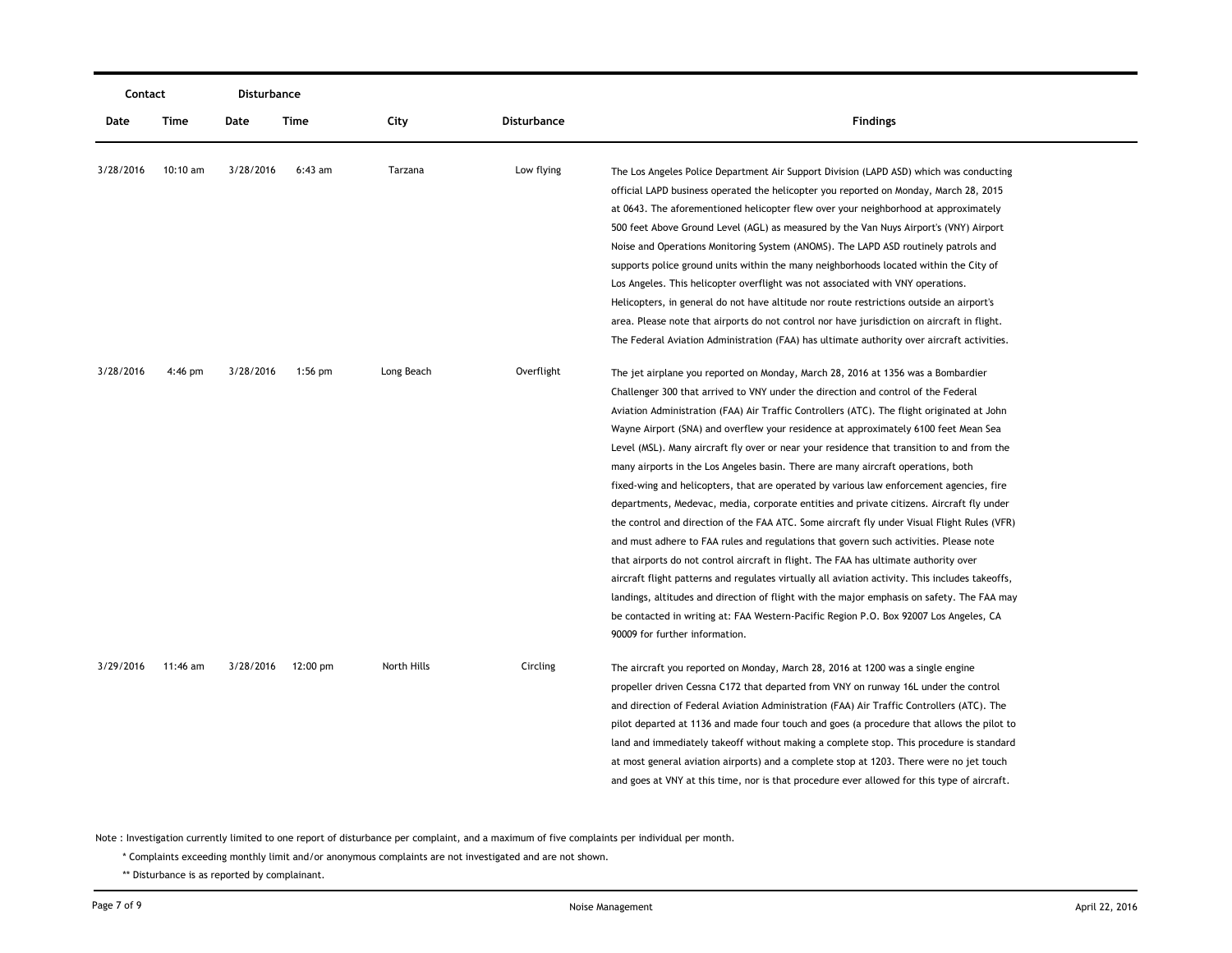| Contact   |          | Disturbance |                    |              |             |                                                                                                                                                                                                                                                                                                                                                                                                                                                                                                                                                                                                                                                                                                                                                                                                                                                                                                                                                                                                                           |
|-----------|----------|-------------|--------------------|--------------|-------------|---------------------------------------------------------------------------------------------------------------------------------------------------------------------------------------------------------------------------------------------------------------------------------------------------------------------------------------------------------------------------------------------------------------------------------------------------------------------------------------------------------------------------------------------------------------------------------------------------------------------------------------------------------------------------------------------------------------------------------------------------------------------------------------------------------------------------------------------------------------------------------------------------------------------------------------------------------------------------------------------------------------------------|
| Date      | Time     | Date        | Time               | City         | Disturbance | <b>Findings</b>                                                                                                                                                                                                                                                                                                                                                                                                                                                                                                                                                                                                                                                                                                                                                                                                                                                                                                                                                                                                           |
| 3/31/2016 | 7:41 am  | 3/31/2016   | $6:52$ am          | Van Nuys     | Loud noise  | The jet aircraft you reported on Thursday, March 31, 2016 at 0652 was a Boeing 737-800<br>departure from Bob Hope Airport (BUR) and was not associated with Van Nuys Airport<br>(VNY) operations. Your residence is located under the standard departure route from<br>BUR runway15 and is subject to numerous departing aircraft. Subsequently, your<br>neighborhood is located under the standard arrival route to runway 33.                                                                                                                                                                                                                                                                                                                                                                                                                                                                                                                                                                                           |
| 3/31/2016 | 7:42 am  | 3/31/2016   | $6:09$ am          | Van Nuys     | Loud noise  | The aircraft you reported on Thursday, March 31, 2016 at 0609 was the back-blast of a<br>Gulfstream G-IVSP that departed from VNY under the direction and control of the Federal<br>Aviation Administration (FAA) SoCal Departure Air Traffic Controllers (ATC). This<br>departure was to the north and took-off from runway 34L. The departure from 34L was<br>consistent with normal VNY northerly departure procedures. Whenever northerly winds<br>occur, all aircraft arrivals and departures are directed to head north into the wind due<br>to aircraft safety requirements, and to maximize aircraft performance during takeoffs<br>and landings. During these conditions, the FAA Controllers conduct Northerly Operations<br>at VNY, which is the opposite direction from Southerly Operations that is normally<br>utilized. Please also note tha certain atmospheric/weather conditions, especially<br>temperature inversions or windy days, may amplify aircraft noise and make it seem louder<br>than usual. |
| 3/31/2016 | 7:43 am  | 3/31/2016   | $5:52$ am          | Van Nuys     | Loud noise  | The aircraft you reported on Thursday, March 31, 2016 at 0552 was an Airbus 306 arrival<br>to Bob Hope Airport (BUR) and was not associated with VNY operations. Your residence is<br>located under the standard arrival route to BUR runway 08 and is subject to numerous<br>arrival aircraft on final approach for landing. Please contact the Bob Hope Airport Hotline<br>at (800) 441-0409 for further information regarding this flight. Airports do not have<br>jurisdiction on aircraft in flight. The FAA has ultimate authority over aircraft flight<br>patterns and regulates virtually all aviation activity with the major emphasis on safety.                                                                                                                                                                                                                                                                                                                                                                |
| 3/31/2016 | 11:30 am |             | 3/31/2016 11:30 am | Sherman Oaks | Overflight  | The aircraft you reported on Thursday, March 31, 2016 at 1130 was a Gulfstream G-650<br>that departed from VNY under the control and direction of Federal Aviation<br>Administration (FAA) SoCal Air Traffic Controllers (ATC). This departurel was consistent<br>with normal VNY departure procedures. Your residence is located near the standard<br>departurel route for runways 16R and 16L and is subject to numerous arrival aircraft on<br>final approach for landing. Flight patterns and altitudes for aircraft are standardized and<br>determined by FAA procedures and electronic navigational aid equipment. These air<br>routes are established to ensure flights, from various directions, receive adequate<br>separation while approaching and departing Los Angeles area airports. Aircraft do not fly                                                                                                                                                                                                    |

\* Complaints exceeding monthly limit and/or anonymous complaints are not investigated and are not shown.